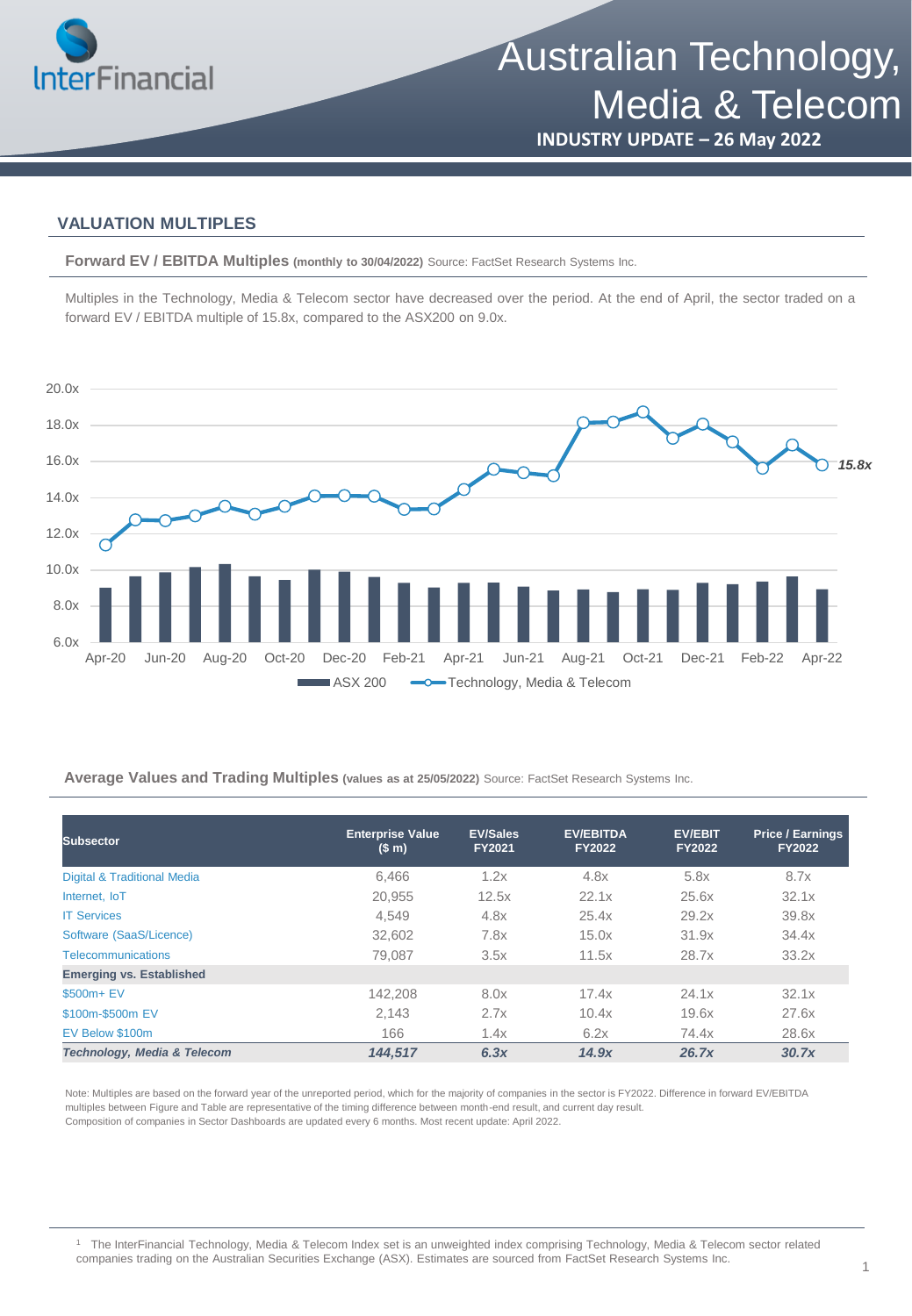

Australian Technology, Media & Telecom

**INDUSTRY UPDATE – 26 May 2022**

#### **MERGER & ACQUISITION NEWS…**



Value: AUD 50.0 m

**Telstra** has announced that it has entered into an agreement to acquire a 51% stake in **Fetch**, an Australian set-top box business. As part of the transaction, Fetch TV will continue to operate standalone with Telstra as a majority shareholder. Telstra TV's 800,000 active subscribers and services will be progressively migrated to the Fetch TV platform.

Value: Not disclosed

News Corp

**STOCKHEAD** 

**News Corporation Australia** has acquired a strategic stake in **Stockhead**, an Australian digital news group. The transaction will allow Stockhead to significantly improve the quality of its content and distribute it to a wider audience.

Value: AUD 9.8 m



*Koneflare* 

**Airtasker** has entered into a definitive agreement to acquire the assets of **Oneflare**, Australia's third largest local services platform which serves thousands of customers and businesses. The deal will bring together Australia's number one marketplace for local services, and Oneflare will strengthen marketplace network effects, offering more job opportunities to professionals whilst providing customers with access to a greater ranges of services.



Value: AUD 950.0 m

**TPG Telecom** has entered into a binding agreement to sell its Tower Assets to **OMERS Infrastructure Management** for an enterprise value of AUD 950.0m. The transaction implies an enterprise value/EBITDA multiple of 32.1x.





Value: AUD 12.0 m

Australia-based media and entertainment company **HT&E** has signed a contract to sell its "4KQ" Brisbane radio station and license to a subsidiary of Australia-based radio and TV publisher **Sports Entertainment Group Limited**.



sentry

Value: Not Disclosed

**365 Retail Markets**, a Troy, Michigan-based provider of self-service commerce technology, bought **Sentry**, an Australia-based vending management software company. The deal will add value to the company's expanding suite of consumer-centric offerings.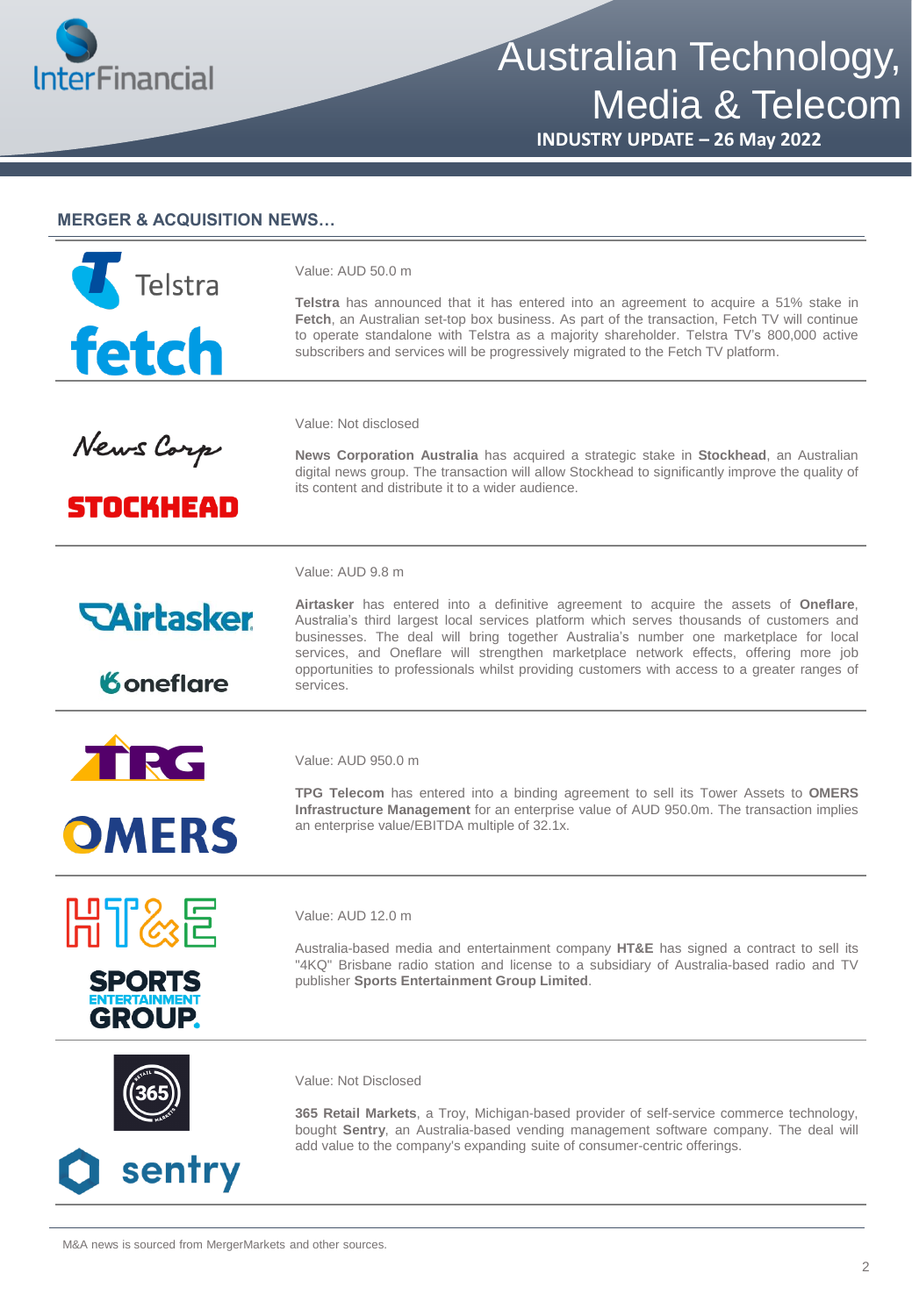

# Australian Technology, Media & Telecom

**INDUSTRY UPDATE – 26 May 2022**

#### **MERGER & ACQUISITION NEWS…**



Value: AUD 21.0 m

**Spirit Technology**, an Australia-based broadband business, has agreed to sell its fixed wireless assets to **Maret Group**, a wireless telecommunications investment business.



Render



Gencom WIRELESS SOLUTIONS

**Limitless** 

**IVIY** 



Value: Not disclosed

A majority stake in **Render Networks**, a global provider of construction management Software as a Service solutions, has been acquired by **IFM Investors'** private equity Growth Fund.

**CSE Crosscom**, a business of **CSE Global**, has acquired **General Communications Limited**, a New South Wales-based leader in wireless communications solutions. The

transaction will cement Crosscom's footprint as Australasia's largest telecoms integrator and will enable it to capitalize on key mining hubs and eastern seaboard distribution and transport networks.



Australian e-commerce and flower gifting brand **LVLY** has been acquired by Southeast Asiabased **Limitless Technology** for around AUD 35m. The acquisition will create one of the largest online flower retailers in the APAC region and allow the company to leverage LVLY synergistic operational footprint in Australia.





**GreenSync**, an Australian-based grid management business, has been acquired by **CrescoNet**, a California-based LTE/5G multi-application networks provider.

Woolworths **6** 

**M**ijDeal

Value: AUD 242.6 m

Value: Not disclosed

Australian retailer **Woolworths Group** has entered into an agreement to acquire an 80.2% stake in **MyDeal.com.au** for AUD 1.05 per share in cash.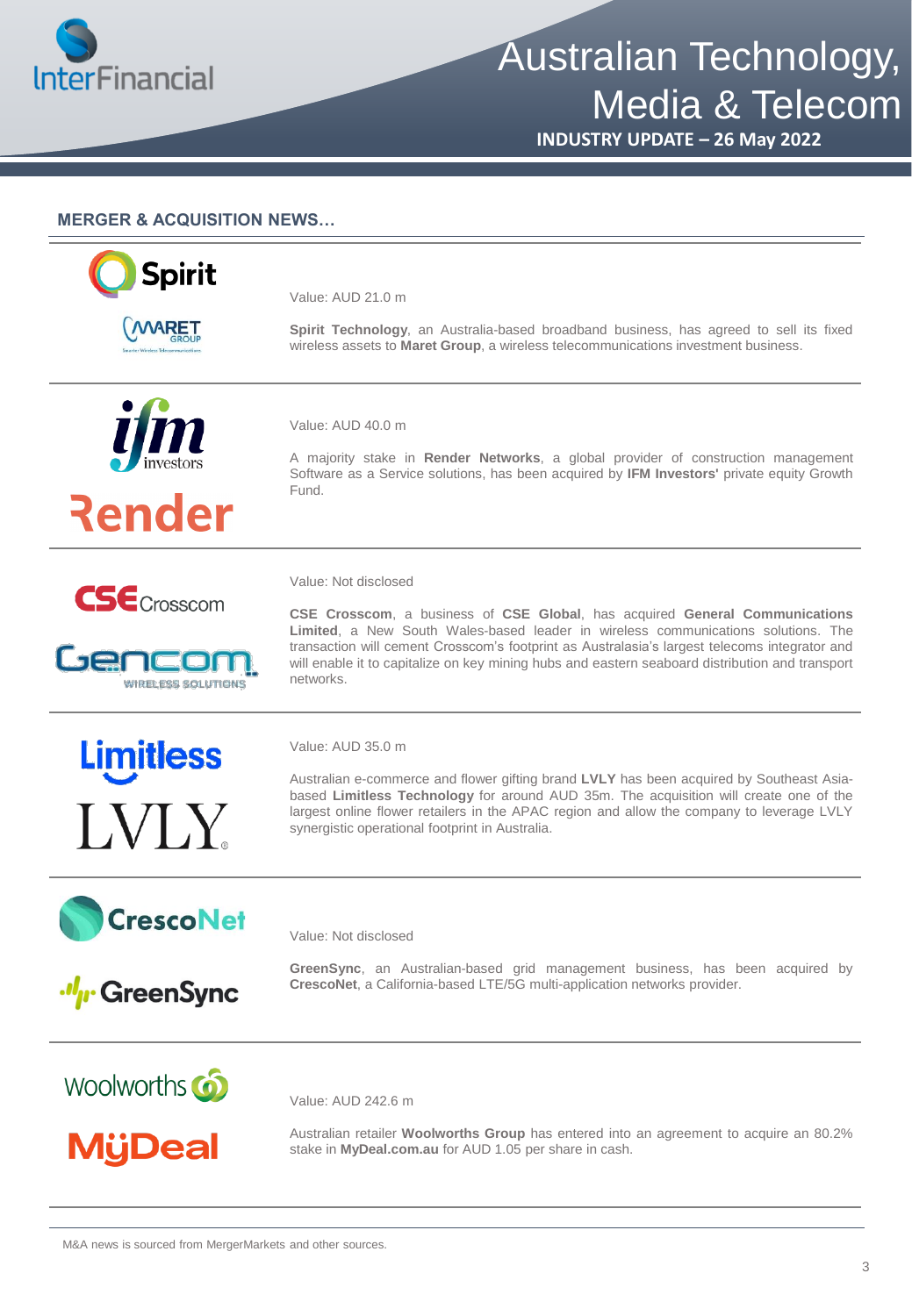

## **INDUSTRY UPDATE – 26 May 2022**

#### **GOING VIRAL…**

- **me&u**, an Australia-based QR-code ordering business, is looking to raise AUD 50m (USD 36m). The me&u is used in 1,200 across Australia and has a small presence in the UK and the US which it is eager to expand.
- **LawVu**, a New Zealand-based Software as a Service (SaaS) provider for in-house legal teams, plans to raise between USD 25m to USD 50m in a Series B early next year.
- **Monarc Global**, a privately held Australia-based software provider to the aviation industry, is seeking to raise AUD 2.5m ahead of a larger raise in 18 months' time.
- **Generix Group, Yojee, and ORBIS Europe** could be targets for **WiseTech Global,** an Australia-based logistics software business. WiseTech told investors that it was open to strategically significant acquisitions opportunities.
- **Infomedia Ltd** has received a conditional, non-binding, indicative proposal from **TA Associates Management** for the 100% acquisition of Infomedia via a scheme of arrangement for a price of AUD 1.70 per share payable in cash.
- **Asendium**, a privately held Australia-based software for financial planners provider, is seeking to raise AUD 10m (USD 6.9m) in a seed round to scale its technology.
- **Clear Dynamics**, an Australia-based software business, has raised AUD 35m in a funding round led by **Colinton Capital Partners** and **OIF Ventures**.
- **Seven West Media**, **Allegro Funds Management** and **Anchorage Capital Partners** are among the buyers interested in **Southern Cross Media**'s regional TV business.
- **Woolworths** is competing against private equity groups to acquire **Shopper Media**, an Australian out-of-home advertising business.
- **Vocus**, an Australia-based telecommunications business, is preparing its retail unit for an eventual sale or initial public offering. The spin-off or sale would enable Vocus to focus on its core infrastructure business and help finances its expansion plans.
- **Stake**, an Australia-based online trading platform, has raised an additional AUD 50m in a Series A funding round backed by **Tiger Global** and **DST Global Partners**. The funds will be used to hire additional engineers and invest in infrastructure.
- **HALO Technologies**, a newly-listed Australian research and trading platform technology developer, is on the hunt for complementary acquisitions in Australia, the UK and the US.
- **Samuel Terry Asset Management**, which holds a 19% stake in **Namoi Cotton Limited**, does not support the company's growth initiatives and has suggested a break-up of the company or a whole-of-company sale will be the highest return strategy.
- **FiberSenese**, an Australia-based fibre optics business, hopes to raise AUD 30m to AUD 40m in a revived Series B round. The raising is being undertaken at a pre-money valuation of AUD 200m.
- **Complexica**, an Australian artificial intelligence business, is seeking acquisitions. The company is looking to buy software companies with revenue of up to around AUD 15m and an established product and customer base.
- **CarExpert**, an Australian automotive news and reviews business, is looking to raise AUD 10m (USD 7.2m) in a pre-IPO funding round. The funds will be used to redesign its homepage and fund the acquisition of **Price My Car**.
- **CSE Crosscom**, an Australia-based communication solutions provider, is seeking further acquisitions to accelerate its presence in Australia and New Zealand.
- **One Click Life**, an Australia-based fintech platform, is preparing to list on the ASX later this year. The company plans to raise a minimum of AUD 4.5m to expand its service offering and disrupt the superannuation, mortgage and banking industries.
- **Regrow**, an Australian crop monitoring software company, raised AUD 50m in its latest funding round. The funds will be used for geographical expansion.
- **Neara**, an Australian-based provider of a SaaS platform for the utility sector, has raised AUD 20m in a funding round. The new funds will help support the company's move into the US.
- **OEConnection**, an Ohio-based software group, may be considering an offer for Infomedia, an Australian-based automotive software business.